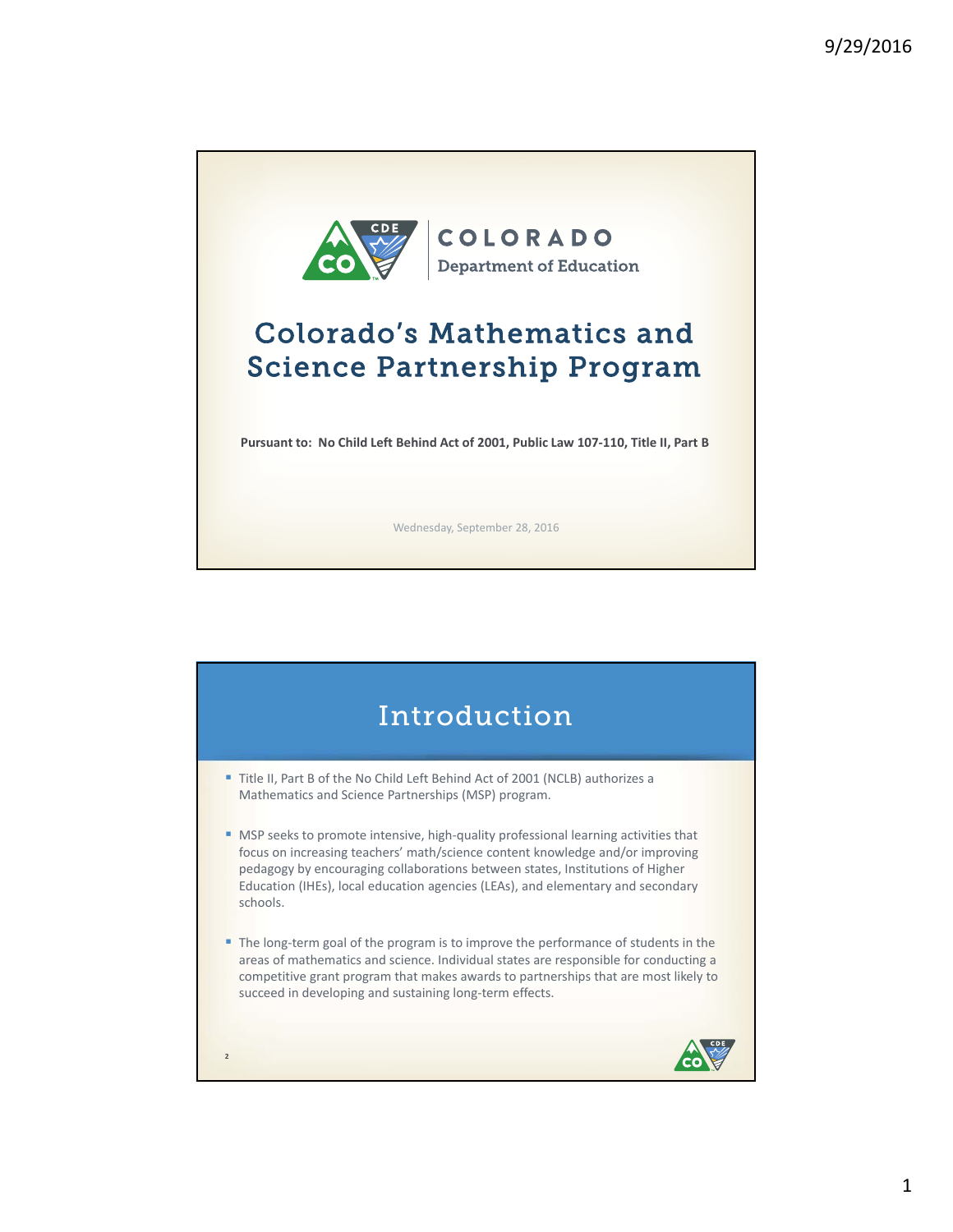

 **Colorado's 2016‐2017 Priority: Recruitment and retention of qualified math and science teachers in high needs schools.**

The 2016-17 MSP program will focus on the effective recruitment and retention of qualified math and science teachers in high needs schools. Priority will be given to applicants who will be recruiting and supporting qualified math and science teachers in schools that have demonstrated a historical difficulty filling these positions. Partnerships applying for a Mathematics and Science Partnership grant must include:

■ A high-need LEA (see Appendix A on page 24); AND

**3**

- **Science, technology, engineering, or mathematics (STEM) department of an institution of higher** education; **AND**
- A CDE approved educator preparation program or designated agency for alternative teacher preparation (if the applicant will be recruiting candidates who are not already fully licensed and endorsed in their field).

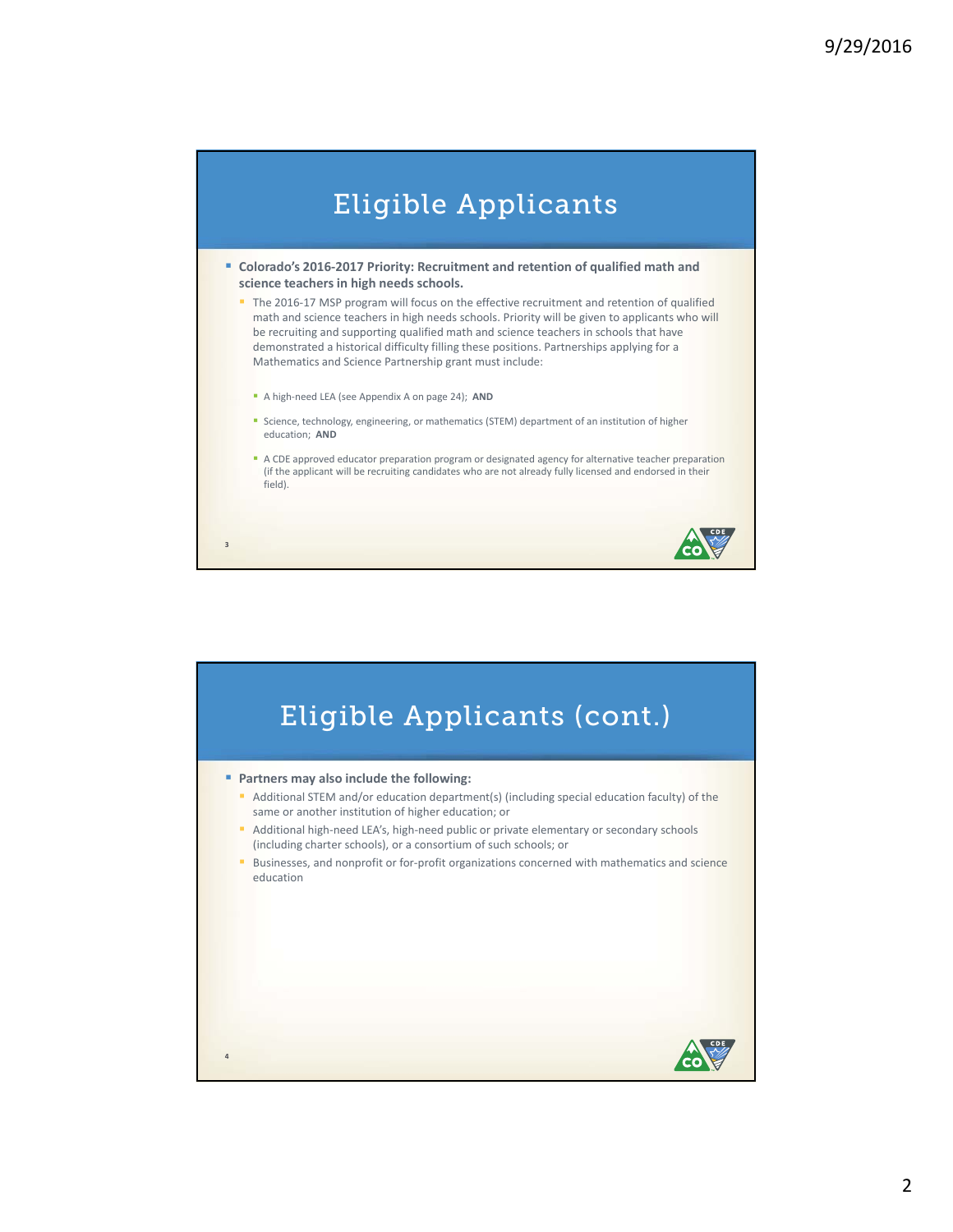

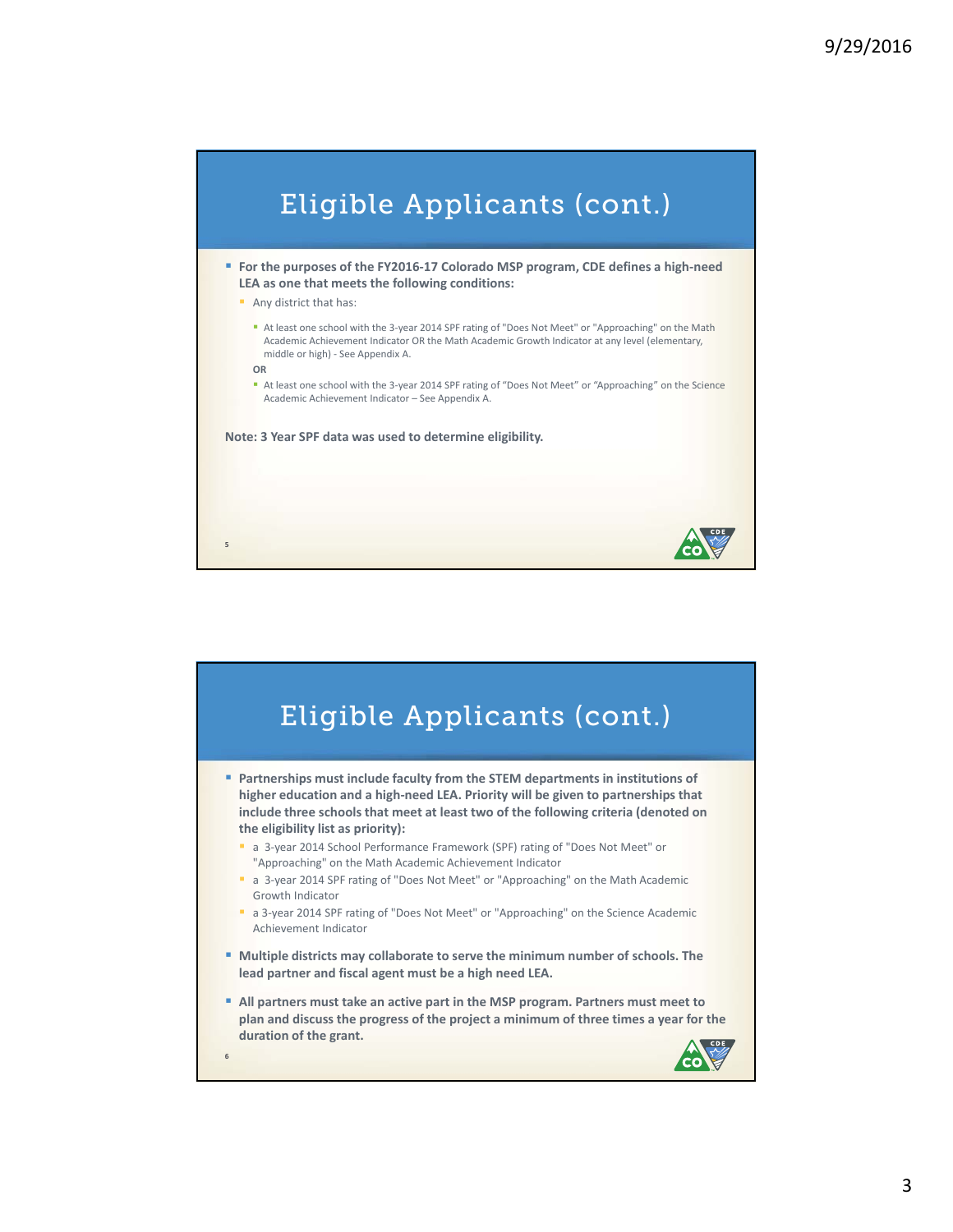## Eligible Applicants (cont.)

Grantees must adhere to regulations 76.652 and 76.656 of the USDE's General Administration requirements (EDGAR) and Section 9501 of ESEA as reauthorized by No Child Left Behind. These regulations state that meaningful consultation must occur between the LEA and any private schools within the LEA's attendance area to invite teachers from the private school to participate in the MSP program. This consultation must occur prior to submitting a grant proposal. The purpose of this regulation is to ensure that teachers of all students (public and private) are able to benefit from the provision of federal funding.

## Eligible Applicants (cont.)

**7**

**8**

**BOCES** are not considered an LEA for Title II, Part B funds and therefore cannot be the fiscal agent for this competitive application. However, the LEA identified as fiscal agent for this grant may assign fiscal responsibilities to a BOCES as defined in P.L. 107-110, Sec. 2403 (2) within the eligible partnership. If the LEA would like to assign a BOCES with the fiscal responsibilities to administer the grant on its behalf, funds can be signed over to the BOCES with completion of the District Assignment of Federal Competitive Grant Funds and Assurances form on page 14.

Note: All districts to be served through this grant must provide contact information and signatures on page 11 and, if applicable, initials of agreement on the District Assignment of Federal Grant Funds and Assurances form on page 14.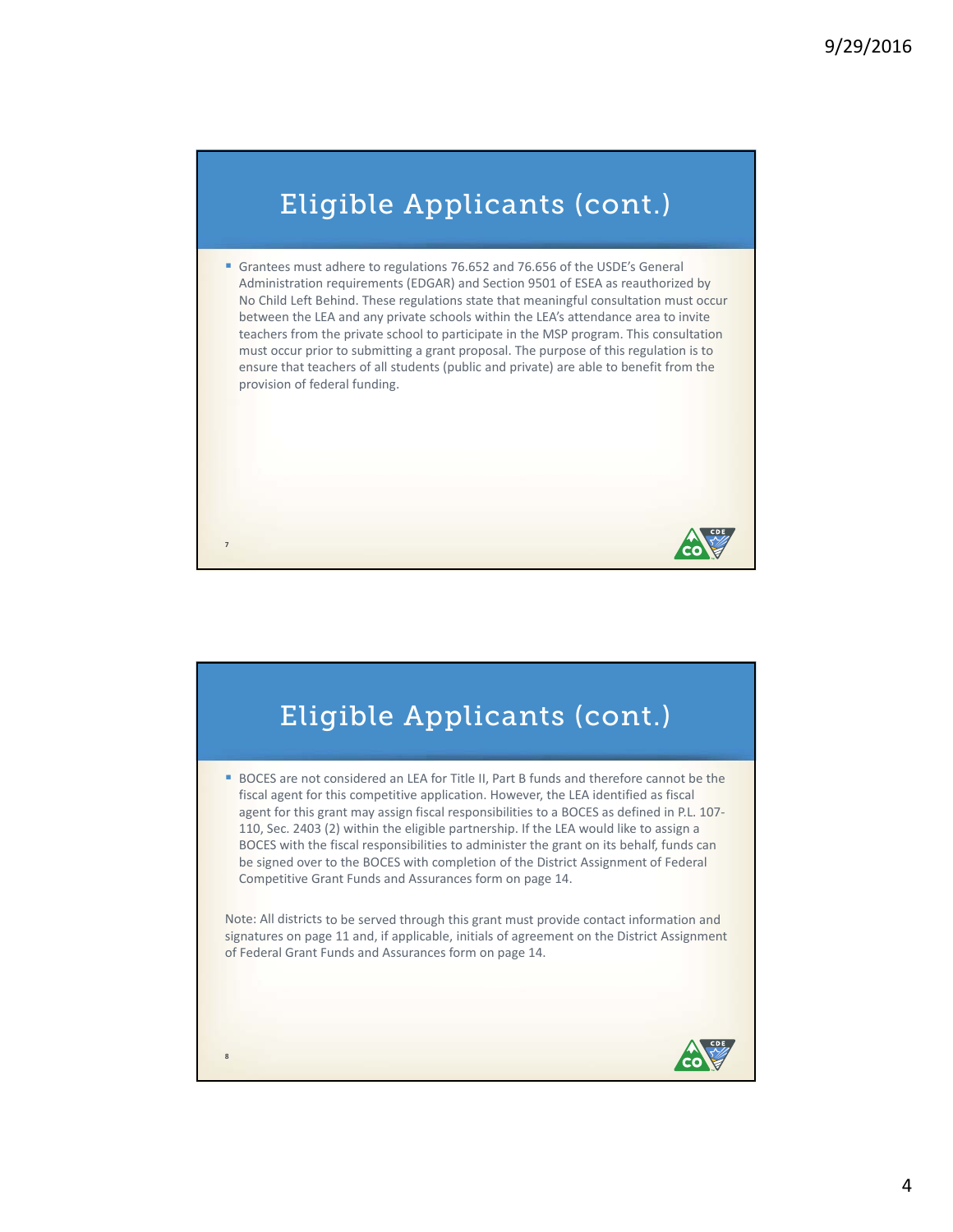

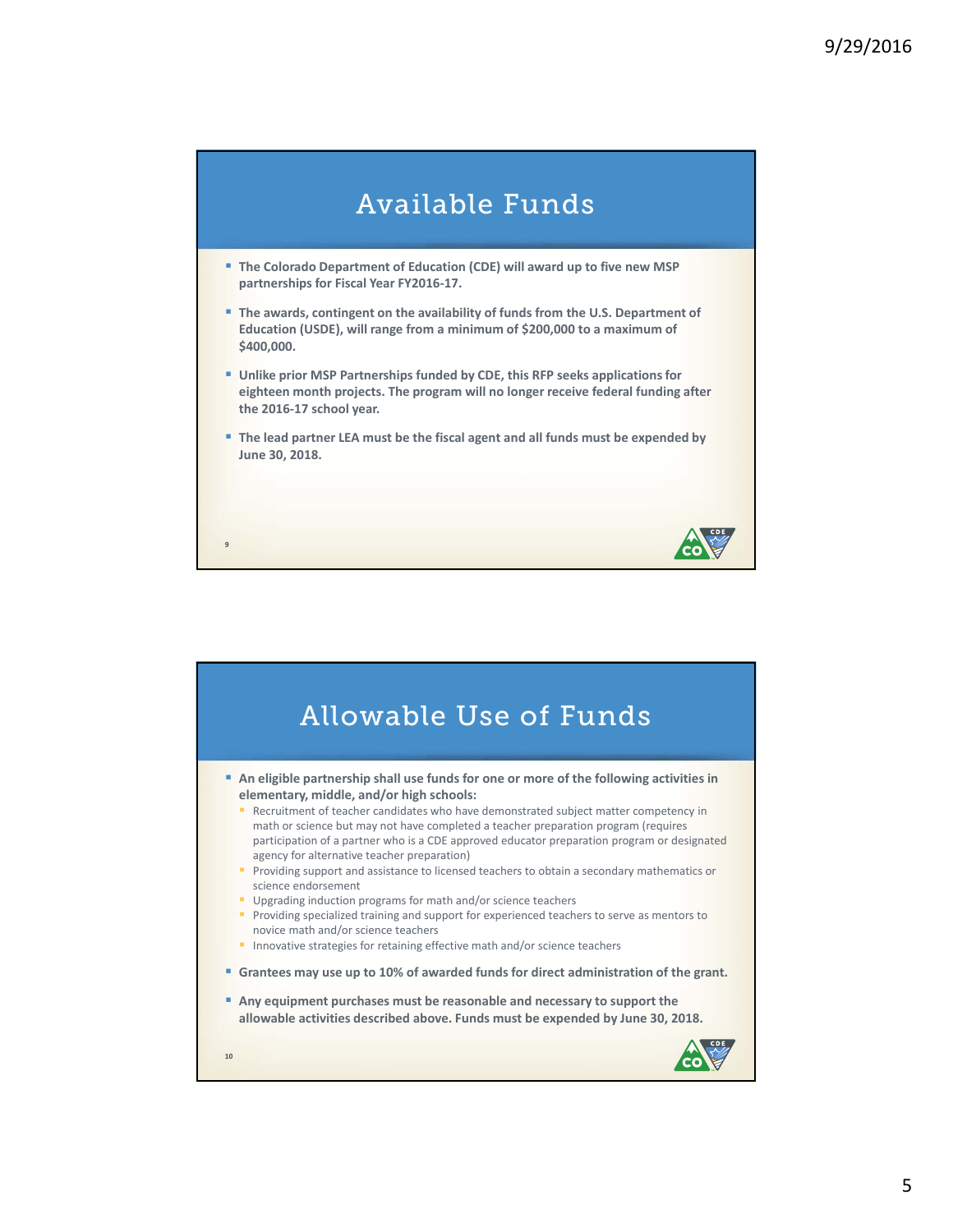### Duration of Grant and Timeline

 **Grants will be awarded on a competitive basis for an 18 month period, which will begin January 1, 2017 and end on June 30, 2018. This funding is dependent upon accurately completing reporting requirements by the established deadlines.**

| September 28, 2016 | <b>Application Training Webinar</b>                                                                               |
|--------------------|-------------------------------------------------------------------------------------------------------------------|
| October 5, 2016    | LEAs interested in applying submit a letter of intent                                                             |
| November 14, 2016  | Applications due to CDE                                                                                           |
| December 2, 2016   | <b>Review of Applications</b>                                                                                     |
| December 16, 2016  | Applicants will be notified of final award status.                                                                |
| December 2016      | LEAs receiving grants will work with CDE to finalize grant activities,<br>budget, and an implementation timeline. |
|                    |                                                                                                                   |
|                    |                                                                                                                   |
|                    |                                                                                                                   |
|                    |                                                                                                                   |
|                    |                                                                                                                   |
| 11                 |                                                                                                                   |

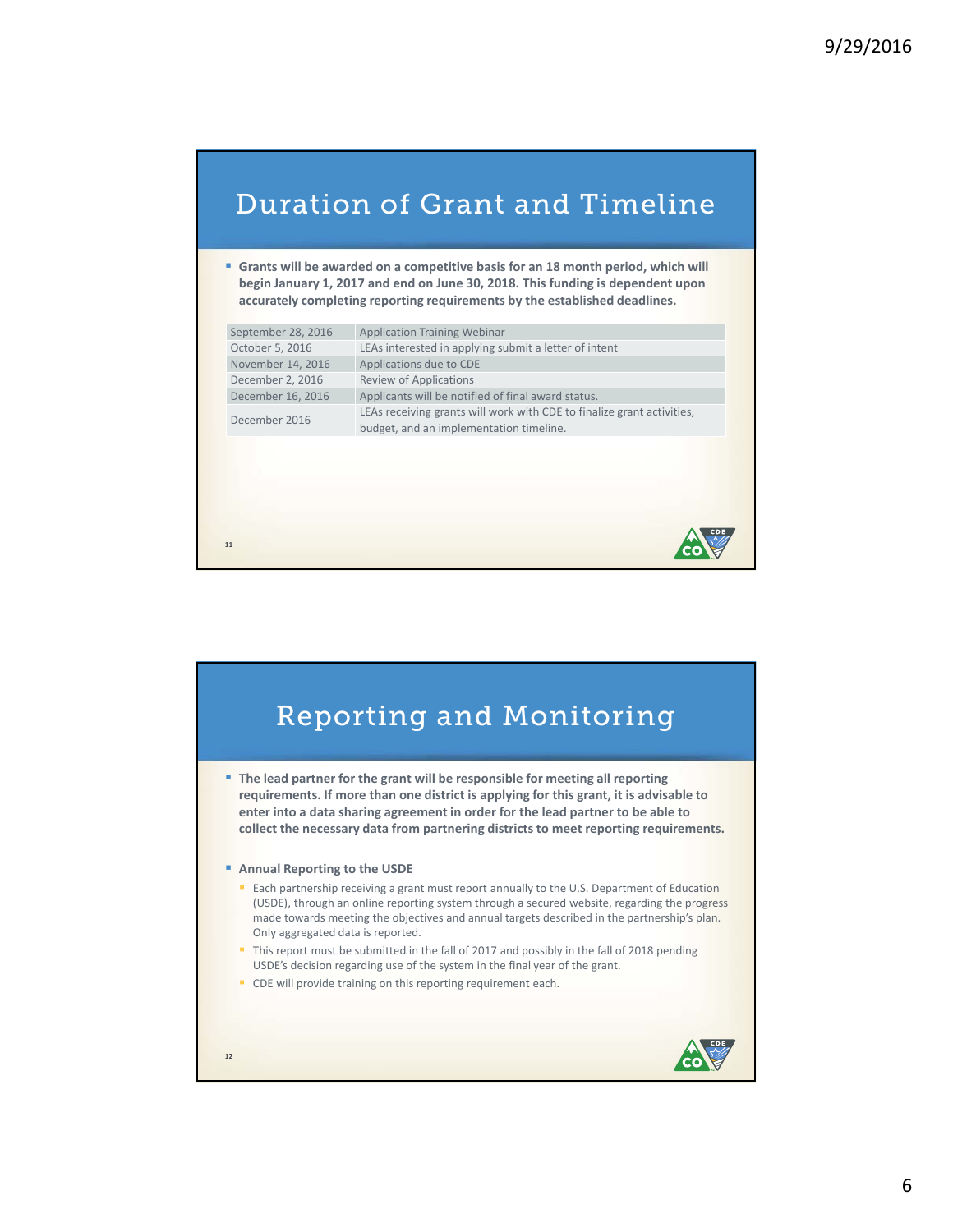### Reporting and Monitoring (cont.)

#### **End of Grant Reporting to CDE**

- A requirement of MSP is that each partnership plan and conduct an evaluation of the impact of the program. A summary report of the evaluation findings must be submitted that captures the impact of the program on the identified needs of the participants. Sufficient funds should be allocated to conduct the evaluation. Once a partnership has been funded, partners may need to further develop an evaluation plan.
- At a minimum, the evaluation report must include responses to the following questions; however, sites are encouraged to design and address additional evaluation questions that are of greatest relevance to the project. The evaluation report must be submitted to the CDE by July 30, 2018.
	- " What was the reach of the program (who were the targeted recipients of grant activities and how many of them actually participated in grant‐funded activities)?
	- What were the goals and objectives of each grant-funded activity?
	- Were grant-funded activities implemented as planned? What were successes and/or challenges in implementation?
- What were the targeted outcomes for each activity? Were targeted outcomes achieved? If so, to what is success attributed? If not, what prevented the outcomes from being achieved?



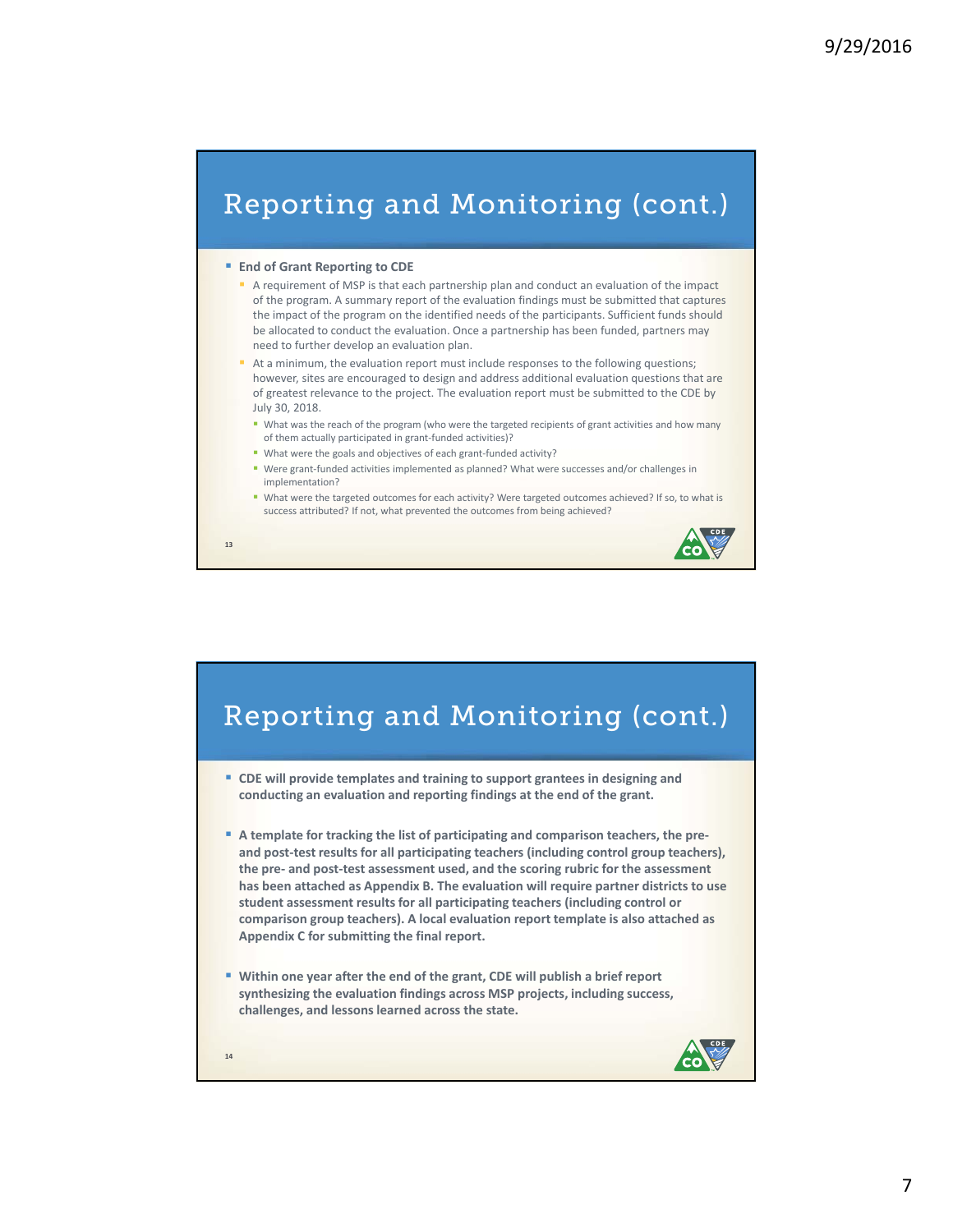

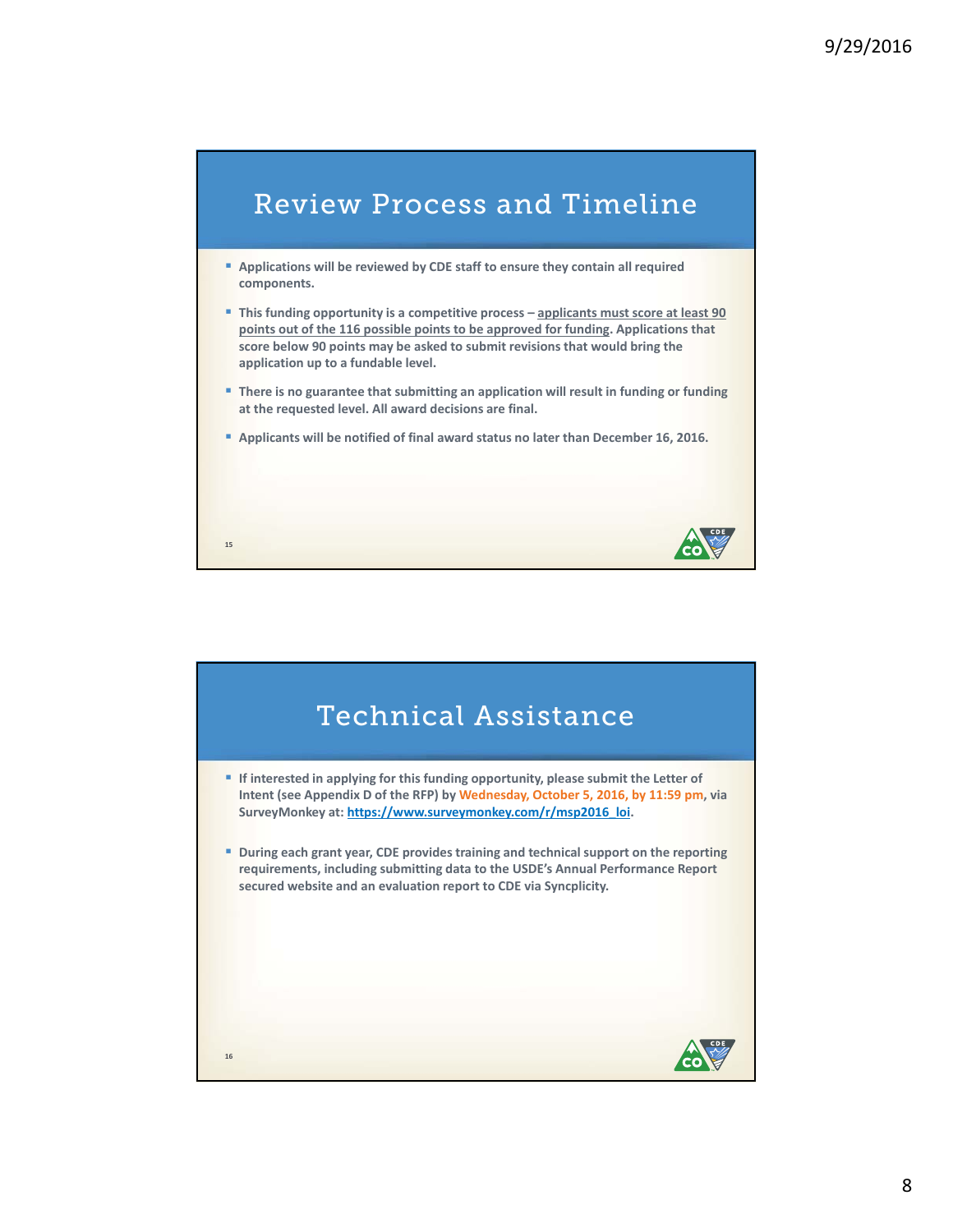

- **One electronic copy of the application and electronic budget must be submitted to: CompetitiveGrants@cde.state.co.us by Monday, November 14, 2016 at 11:59 p.m. The electronic version should include all required elements of the application as one document. Please attach the electronic budget workbook as a separate document to the email. Incomplete or late applications will not be considered. If you do not receive an email confirmation of receipt of your application within 24 hours of the deadline, please email CompetitiveGrants@cde.state.co.us.**
- **Application materials and budget are available for download on the CDE website at: www.cde.state.co.us/fedprograms/tii/b.**

CO

**17**

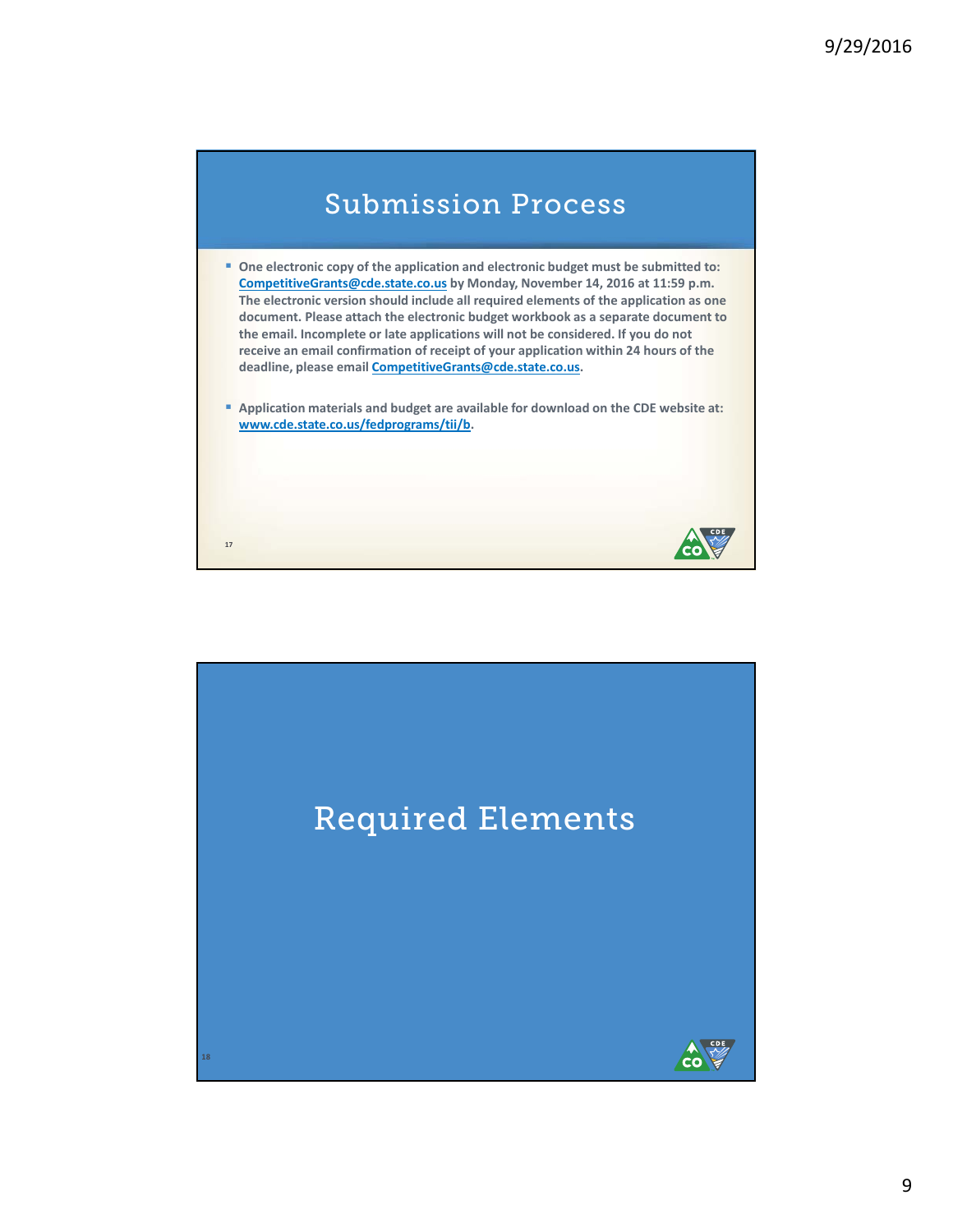## Application Format

- **The total narrative (Sections A‐F) of the application cannot exceed 20 pages. Please see below for the required elements of the application. Note: Applications that exceed 20 pages will not be reviewed.**
- **All pages must be standard letter size, 8‐1/2" x 11" using 12‐point font and single‐ spaced with 1‐inch margins and numbered pages.**
- **The signature page must include original signatures of the lead organization/fiscal agent.**
- **The submission of duplicate applications that are identical, except for names and descriptions of the eligible site, will not be accepted. Responses from applicants in the same district or working with the same collaborators may contain some common information, but the substantive elements of the application narrative must be unique to the eligible site(s).**

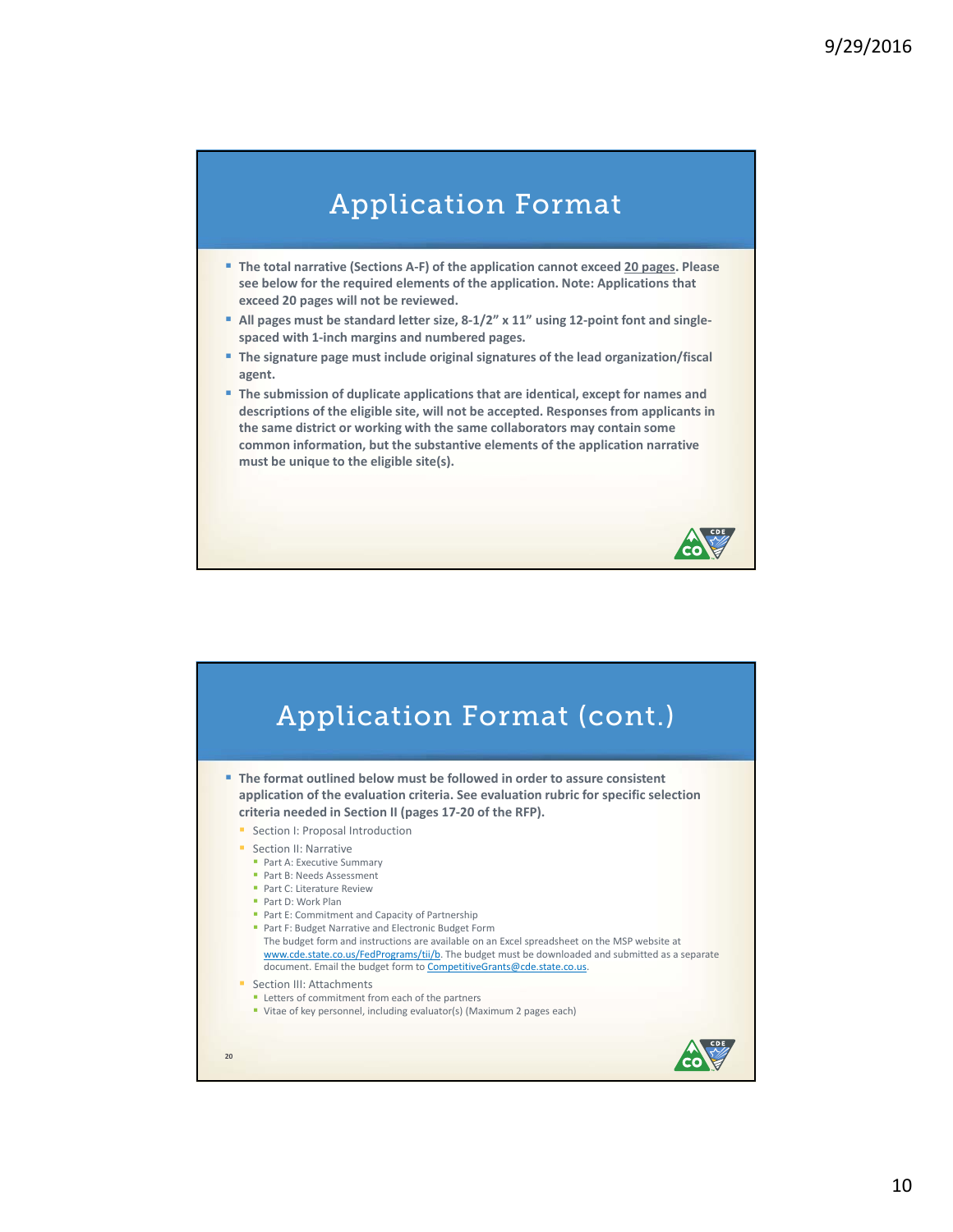# Section A: Executive Summary

| <b>Section A: Executive Summary</b>                                                                                                                                                                                                                                                                          | Not Addressed<br>or Met No<br>Criteria<br>(information not<br>provided) | Met One or<br>More Criteria<br>(requires additional<br>clarification) | Met All<br>Criteria<br>(concise and<br>thoroughly<br>developed, high<br>quality response) |
|--------------------------------------------------------------------------------------------------------------------------------------------------------------------------------------------------------------------------------------------------------------------------------------------------------------|-------------------------------------------------------------------------|-----------------------------------------------------------------------|-------------------------------------------------------------------------------------------|
| 1) Provide a brief description of the proposed MSP project. The executive summary must be no more than<br>500 words and convey the following criteria in a clear and concise manner:<br>• The need for an MSP project<br>Types of activities planned<br>$\bullet$<br>Major goals of the project<br>$\bullet$ | $\Omega$                                                                | 3                                                                     | 5                                                                                         |
| <b>Reviewer Comments:</b>                                                                                                                                                                                                                                                                                    | <b>TOTAL POINTS</b>                                                     |                                                                       | /5                                                                                        |
|                                                                                                                                                                                                                                                                                                              |                                                                         |                                                                       |                                                                                           |
|                                                                                                                                                                                                                                                                                                              |                                                                         |                                                                       |                                                                                           |
|                                                                                                                                                                                                                                                                                                              |                                                                         |                                                                       |                                                                                           |

# Section B: Needs Assessment

| <b>Section B: Needs Assessment</b>                                                                                                                                                                                                                                                                                                                                        | Not Addressed<br>or Met No<br>Criteria<br>(information not<br>provided) | Met One or<br>More Criteria<br>(requires additional<br>clarification) | Met All<br>Criteria<br>(concise and<br>thoroughly<br>developed, high<br>quality response) |
|---------------------------------------------------------------------------------------------------------------------------------------------------------------------------------------------------------------------------------------------------------------------------------------------------------------------------------------------------------------------------|-------------------------------------------------------------------------|-----------------------------------------------------------------------|-------------------------------------------------------------------------------------------|
| 1) Provide a description of the need for a MSP partnership. The description should include applicable gaps in<br>recruitment, development, and retention of qualified and effective teachers in the identified subject area(s).                                                                                                                                           | $\cap$                                                                  | 5                                                                     | 10                                                                                        |
| 2) Identify the specific schools that will be served under this program and why they were chosen. If any of the<br>participating schools have received a Diagnostic Review since September 2012, provide a summary of the<br>report for each school.                                                                                                                      | $\Omega$                                                                | 1                                                                     | $\overline{3}$                                                                            |
| 3) Describe the process for identifying and recruiting participating teachers including:<br>. How were teacher needs identified?<br>• The target number of teachers.<br>. How teachers will be prioritized<br>. Will participation be voluntary or required?<br>If participation is voluntary, what incentives will be provided for teachers to participate?<br>$\bullet$ | $\Omega$                                                                | 4                                                                     | 8                                                                                         |
| 4) Describe current structures for supporting new teachers, including any supports specific to math and/or<br>science teachers, and how these structures will be improved by the MSP project.                                                                                                                                                                             | $\Omega$                                                                | $\overline{3}$                                                        | 6                                                                                         |
| 5) Identify specific gaps or weaknesses in student math and/or science achievement to be addressed by the<br>proposed MSP program using relevant data. Be sure to:<br>. Identify the data used to identify these gaps; and<br>. Include data for all participating schools (attach if necessary).                                                                         | $\Omega$                                                                | 5                                                                     | 10                                                                                        |
| <b>Reviewer Comments:</b>                                                                                                                                                                                                                                                                                                                                                 |                                                                         |                                                                       |                                                                                           |
|                                                                                                                                                                                                                                                                                                                                                                           | <b>TOTAL POINTS</b>                                                     |                                                                       | /37                                                                                       |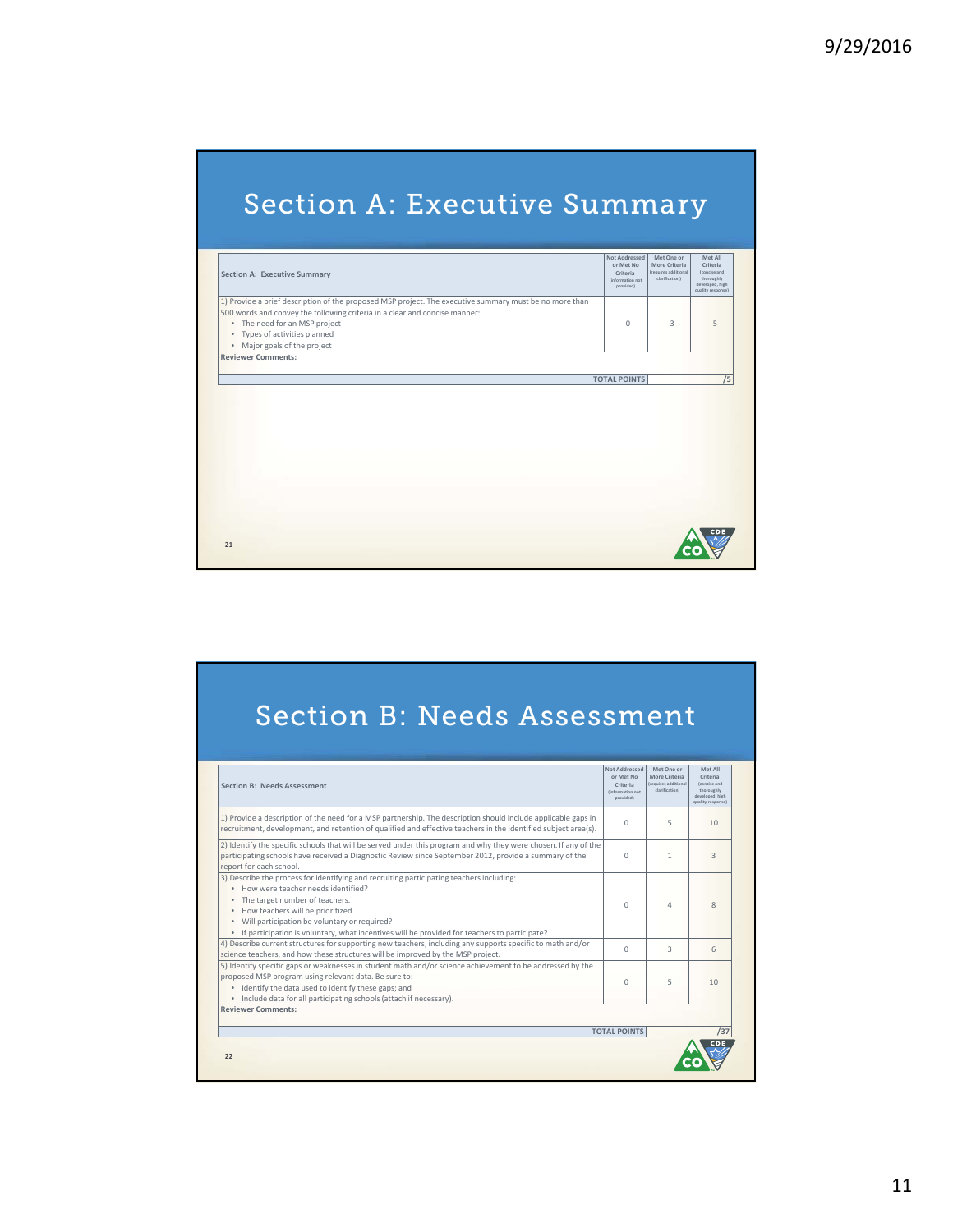# Section C: Literature Review

| Section C: Literature Review                                                                                                                                                                                                                                                                      | Not Addressed<br>or Met No<br>Criteria<br>(information not<br>provided) | Met One or<br>More Criteria<br>(requires additional<br>clarification) | Met All<br>Criteria<br>(concise and<br>thoroughly<br>developed, high<br>quality response) |
|---------------------------------------------------------------------------------------------------------------------------------------------------------------------------------------------------------------------------------------------------------------------------------------------------|-------------------------------------------------------------------------|-----------------------------------------------------------------------|-------------------------------------------------------------------------------------------|
| 1) Provide a description of how project activities are supported by research and how they are expected to<br>strengthen the quality of instruction and improve academic achievement of all students. Provide scientifically-<br>based research for all components of the proposal as appropriate. | $\Omega$                                                                | 3                                                                     | 5                                                                                         |
| 2) Provide a description of how the proposal builds on prior work of any members of the proposed<br>partnership. Indicate lessons learned and how these lessons are incorporated into this program.                                                                                               | $\Omega$                                                                | 3                                                                     | 5                                                                                         |
| <b>Reviewer Comments:</b>                                                                                                                                                                                                                                                                         |                                                                         |                                                                       |                                                                                           |
|                                                                                                                                                                                                                                                                                                   | <b>TOTAL POINTS</b>                                                     |                                                                       |                                                                                           |
|                                                                                                                                                                                                                                                                                                   |                                                                         |                                                                       | /10                                                                                       |
|                                                                                                                                                                                                                                                                                                   |                                                                         |                                                                       |                                                                                           |

|                                                                                                                                                                                                                                                                                                                                                             |                                                                                                                                                                                                                                    |              | <b>Section D: Work Plan</b>                                                                                                                                                                                                                                                                                                                                                                                                                                                                                                                                                                                                                                                                                                                                                                                           |                    |                                                                          |                                                                              |                                                                                           |
|-------------------------------------------------------------------------------------------------------------------------------------------------------------------------------------------------------------------------------------------------------------------------------------------------------------------------------------------------------------|------------------------------------------------------------------------------------------------------------------------------------------------------------------------------------------------------------------------------------|--------------|-----------------------------------------------------------------------------------------------------------------------------------------------------------------------------------------------------------------------------------------------------------------------------------------------------------------------------------------------------------------------------------------------------------------------------------------------------------------------------------------------------------------------------------------------------------------------------------------------------------------------------------------------------------------------------------------------------------------------------------------------------------------------------------------------------------------------|--------------------|--------------------------------------------------------------------------|------------------------------------------------------------------------------|-------------------------------------------------------------------------------------------|
| Section D: Work Plan                                                                                                                                                                                                                                                                                                                                        |                                                                                                                                                                                                                                    |              |                                                                                                                                                                                                                                                                                                                                                                                                                                                                                                                                                                                                                                                                                                                                                                                                                       |                    | hezeabbat to N<br>or Met No<br>Criteria<br>(information not<br>provided) | Met One or<br>More<br>Criteria<br>(requires)<br>additional<br>clarification) | Met All<br>Criteria<br>(concise and<br>thoroughly<br>developed, high<br>quality response) |
| September 2012, include how the plan addresses areas of need identified from that process.                                                                                                                                                                                                                                                                  |                                                                                                                                                                                                                                    |              | 1) Provide an overview of the planned project model for the MSP project. For any schools that received a Diagnostic Review since                                                                                                                                                                                                                                                                                                                                                                                                                                                                                                                                                                                                                                                                                      |                    | $\Omega$                                                                 | $\mathcal{R}$                                                                | $\overline{5}$                                                                            |
| $\bullet$<br>$\bullet$<br>made?<br>or science mentor teachers.<br>$\bullet$                                                                                                                                                                                                                                                                                 | not have completed a teacher preparation program?<br>. How will the planned activities address the identified needs?<br>How many teachers will be impacted by the project?<br>. How many students will be impacted by the project? |              | . What strategies will be used to recruit teachers who have demonstrated subject matter competency in math or science but may<br>• If recruiting the candidates described above, what activities will support their preparation to become licensed teachers?<br>If licensed teachers will receive support in obtaining a math or science endorsement, what activities will provide this support?<br>If the project will support the upgrading of induction programs, what activities will be leveraged and what improvements will be<br>. If mentor teachers will receive training and support, describe the activities that will support the development of effective math<br>3) Provide a description of how the activities described in the above section will impact the content knowledge and teaching skills of |                    | $\Omega$                                                                 | $\overline{7}$                                                               | 15                                                                                        |
| participating teachers.                                                                                                                                                                                                                                                                                                                                     |                                                                                                                                                                                                                                    |              |                                                                                                                                                                                                                                                                                                                                                                                                                                                                                                                                                                                                                                                                                                                                                                                                                       |                    | $\Omega$                                                                 | $\mathcal{R}$                                                                | $\overline{5}$                                                                            |
| 4) Provide a clearly detailed timeline for implementing the key strategies to reach goals and activities. Timeline identifies major<br>implementation activities, participants, responsible persons, interim benchmarks, # of contact hours, and the date by which they will be<br>accomplished. Please use the following chart to complete the item above: |                                                                                                                                                                                                                                    |              |                                                                                                                                                                                                                                                                                                                                                                                                                                                                                                                                                                                                                                                                                                                                                                                                                       |                    | $\cap$                                                                   | 5                                                                            | 10                                                                                        |
| Date                                                                                                                                                                                                                                                                                                                                                        | Activity                                                                                                                                                                                                                           | Participants | Person/ Partner Responsible                                                                                                                                                                                                                                                                                                                                                                                                                                                                                                                                                                                                                                                                                                                                                                                           | Interim Benchmarks |                                                                          | # of Contact Hours Planned                                                   |                                                                                           |
| <b>Reviewer Comments:</b>                                                                                                                                                                                                                                                                                                                                   |                                                                                                                                                                                                                                    |              |                                                                                                                                                                                                                                                                                                                                                                                                                                                                                                                                                                                                                                                                                                                                                                                                                       |                    |                                                                          | <b>TOTAL POINTS</b>                                                          |                                                                                           |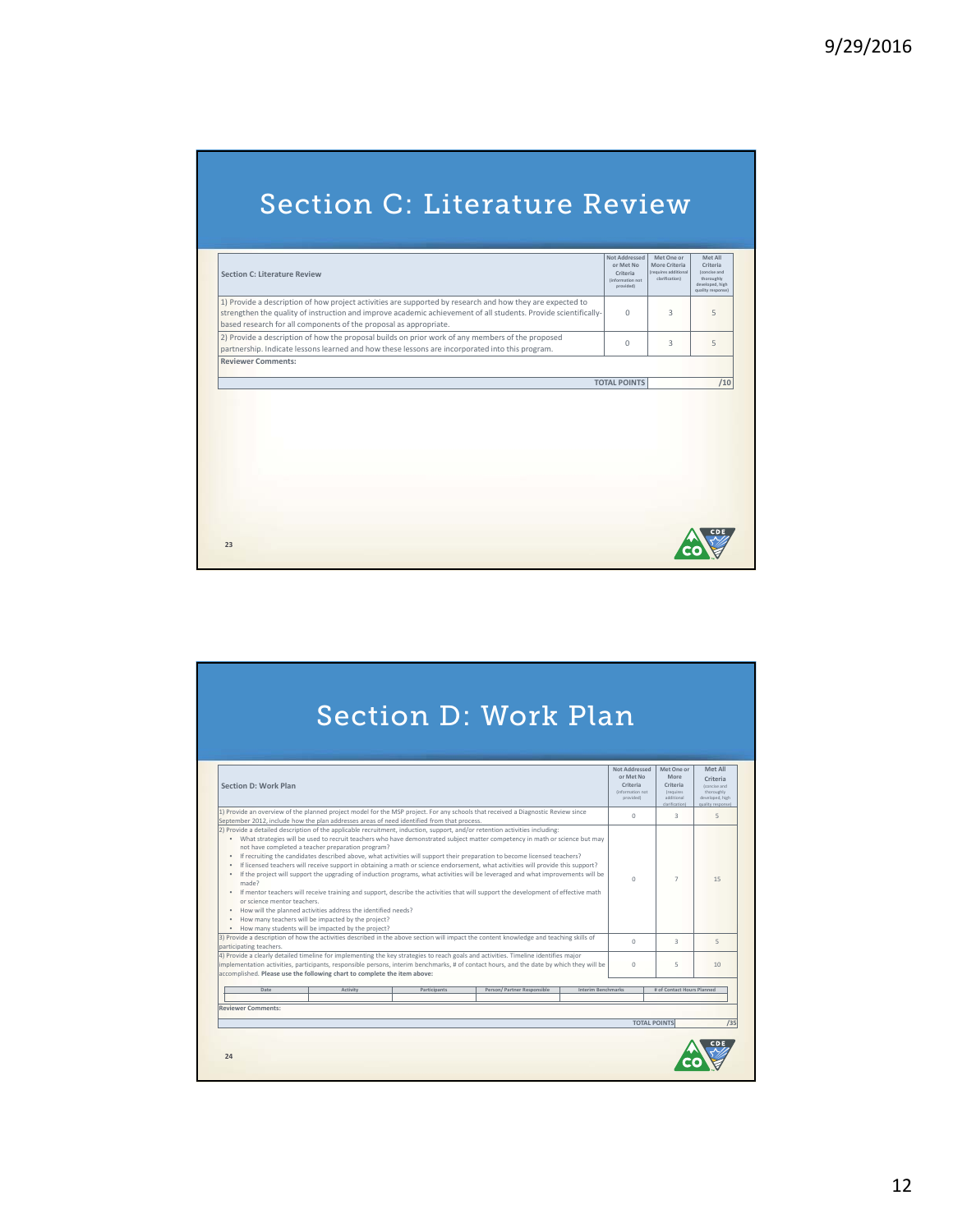# Section E: Commitment and Capacity of Partnership

| 1) List each partner and describe their roles and responsibilities for administering the overall program,<br>designing activities, delivering supports, and evaluating MSP. |          |   | quality response)                |
|-----------------------------------------------------------------------------------------------------------------------------------------------------------------------------|----------|---|----------------------------------|
|                                                                                                                                                                             | $\Omega$ | 3 | $\overline{7}$                   |
|                                                                                                                                                                             |          |   |                                  |
| 2) Indicate the number of Higher Ed faculty (by area) involved in the MSP project.                                                                                          | $\Omega$ | 1 | $\overline{3}$<br>$\overline{3}$ |
| 3) List the members of the project leadership team.                                                                                                                         | $\Omega$ | 1 |                                  |
| 4) Provide a brief description of the project leadership team's decision making process. Include a plan for                                                                 | $\Omega$ | 1 | $\overline{3}$                   |
| partners meeting at least 3 times a year.<br><b>Reviewer Comments:</b>                                                                                                      |          |   |                                  |
|                                                                                                                                                                             |          |   |                                  |
|                                                                                                                                                                             |          |   |                                  |
|                                                                                                                                                                             |          |   |                                  |
|                                                                                                                                                                             |          |   |                                  |
|                                                                                                                                                                             |          |   |                                  |

# Section F: Budget Narrative and Electronic Budget

|    | Section F: Budget Narrative & Electronic Budget<br>(Electronic Budget Form does not count toward page limit)                                                                                                                                                                                                                                                                          | <b>Not Addressed</b><br>or Met No.<br>Criteria<br>(information not<br>provided) | Met One or<br>More Criteria<br>(requires additional<br>clarification) | Met All<br>Criteria<br>(concise and<br>thoroughly<br>developed, high<br>quality response) |
|----|---------------------------------------------------------------------------------------------------------------------------------------------------------------------------------------------------------------------------------------------------------------------------------------------------------------------------------------------------------------------------------------|---------------------------------------------------------------------------------|-----------------------------------------------------------------------|-------------------------------------------------------------------------------------------|
| 1) | Describe all expenditures contained in the electronic budget in the budget narrative and connected to<br>project objectives and activities. The costs of the proposed project (as presented in the electronic<br>budget and budget narrative) shall be reasonable and the budget sufficient in relation to the objectives,<br>design, scope and sustainability of project activities. | $\Omega$                                                                        | 3                                                                     | 7                                                                                         |
| 1) | Clearly address how the funds awarded under the program will be used to supplement the level of<br>funds available for authorized programs and activities, and will not supplant any funding currently<br>being used on kindergarten readiness.                                                                                                                                       | $\Omega$                                                                        | 1                                                                     | $\overline{3}$                                                                            |
| 1) | Describe a clear and well-conceived plan for how the proposed project will be continued once the grant<br>dollars have expired. For example, how will effective math teachers be retained once grant funds are no<br>longer available?                                                                                                                                                | $\Omega$                                                                        | 1                                                                     | $\overline{3}$                                                                            |
|    | <b>Reviewer Comments:</b>                                                                                                                                                                                                                                                                                                                                                             | <b>TOTAL POINTS</b>                                                             |                                                                       | /13                                                                                       |
|    |                                                                                                                                                                                                                                                                                                                                                                                       |                                                                                 |                                                                       |                                                                                           |
|    |                                                                                                                                                                                                                                                                                                                                                                                       |                                                                                 |                                                                       |                                                                                           |
| 26 |                                                                                                                                                                                                                                                                                                                                                                                       |                                                                                 |                                                                       |                                                                                           |